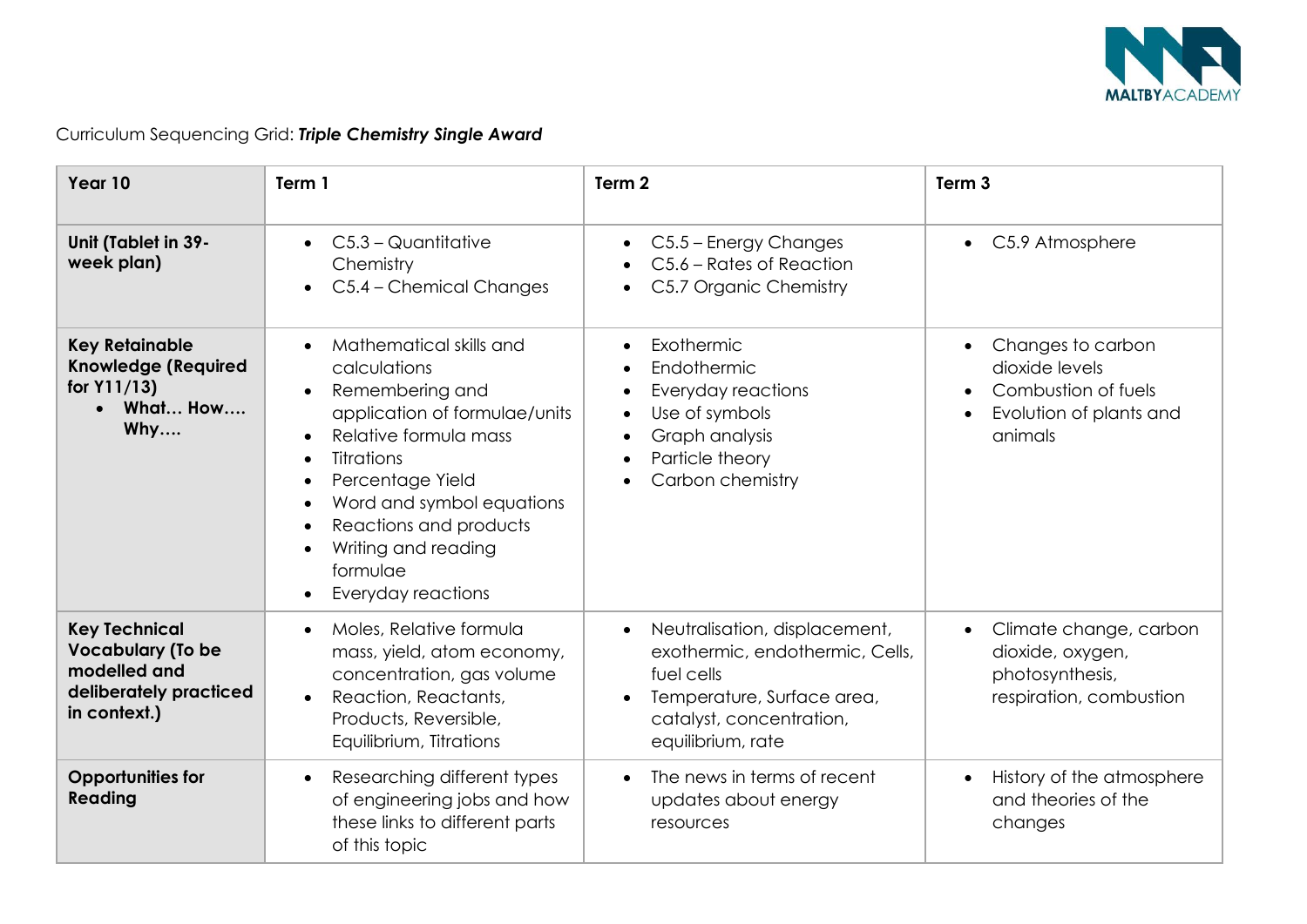

| <b>Developing Cultural</b><br><b>Capital (exposure to</b><br>very best- essential<br>knowledge and skills<br>of educated citizens -<br>appreciation of<br>human creativity and<br>achievement.) | Job Links = chemical analyst,<br>chemical engineering,<br>mechanical engineering<br>Appreciation of human<br>creativity and achievement<br>= Avogadro's discoveries                                                                                                                                                                                                                                                                                                                | Job Links = chemical<br>engineering, food production                         | Job Links = environmental<br>$\bullet$<br>chemistry           |
|-------------------------------------------------------------------------------------------------------------------------------------------------------------------------------------------------|------------------------------------------------------------------------------------------------------------------------------------------------------------------------------------------------------------------------------------------------------------------------------------------------------------------------------------------------------------------------------------------------------------------------------------------------------------------------------------|------------------------------------------------------------------------------|---------------------------------------------------------------|
| <b>Cross Curricular Links</b><br>(Authentic<br><b>Connections)</b>                                                                                                                              | Maths - formula: application<br>of formula and units,<br>rearranging formula<br>Maths – line graphs: drawing<br>and interpreting                                                                                                                                                                                                                                                                                                                                                   | Maths - formula: application of<br>formula and units, rearranging<br>formula | Maths - line graphs:<br>$\bullet$<br>drawing and interpreting |
| <b>Key Assessment</b>                                                                                                                                                                           | End of Unit Tests                                                                                                                                                                                                                                                                                                                                                                                                                                                                  | End of Unit Tests<br>$\bullet$                                               | End of Unit Tests<br>$\bullet$<br>Y10 Mocks<br>$\bullet$      |
| <b>How Science Work</b><br><b>Skills in Science</b>                                                                                                                                             | These skills will continuously throughout the year, some, or all of which will be covered within each topic<br>Variables<br>$\circ$<br>Equipment<br>$\circ$<br>Risk assessments<br>$\circ$<br>Writing a method<br>$\circ$<br>Presenting data (bar charts and line graphs)<br>$\circ$<br>Interpreting data<br>$\circ$<br>Types of error (measuring, systematic, random)<br>$\circ$<br>Equations, calculations, and units<br>$\circ$<br>Evaluating<br>$\Omega$<br>Models<br>$\Omega$ |                                                                              |                                                               |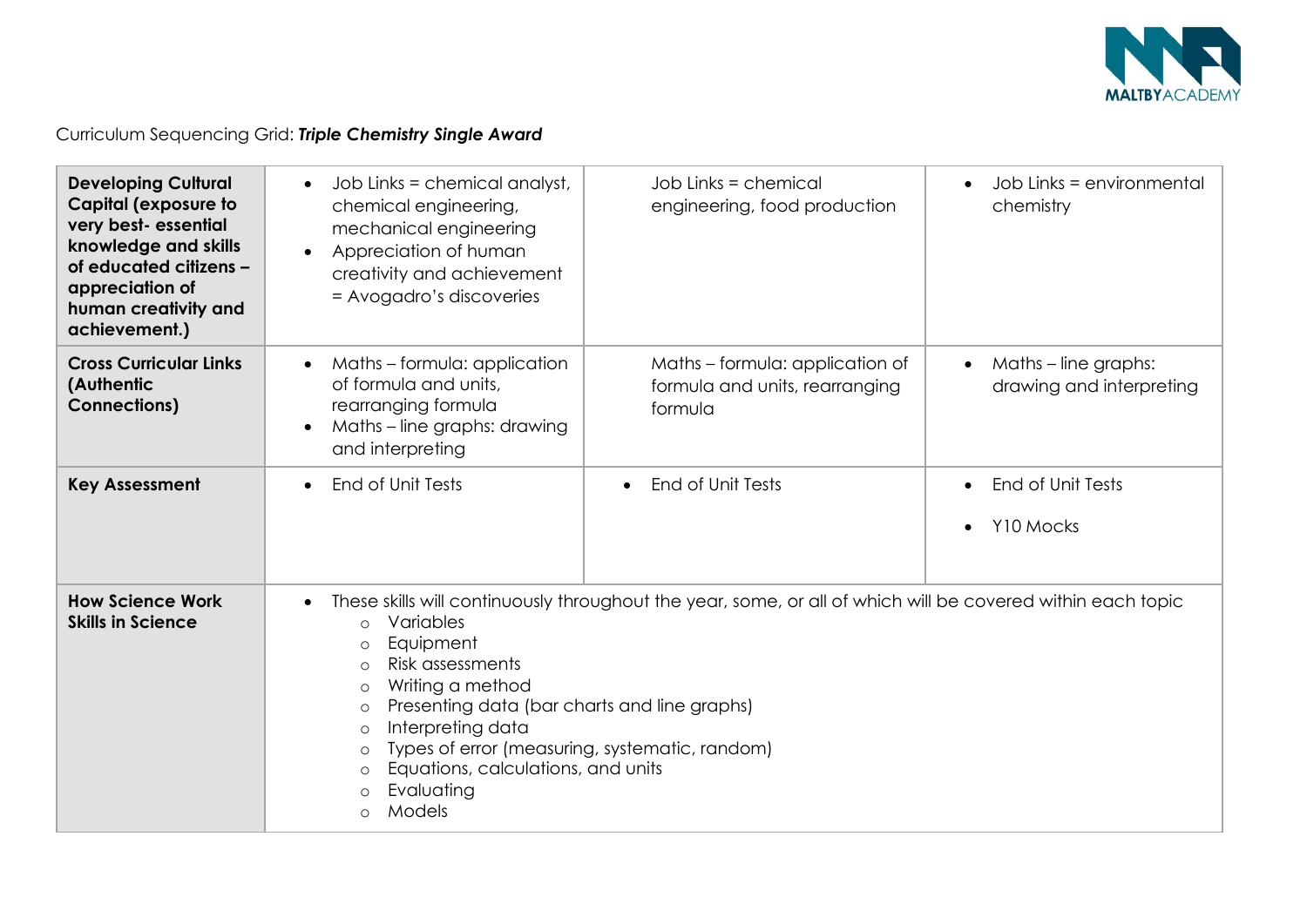

| Year 11                                                                                                                                               | Term 1                                                                                                                                           | Term <sub>2</sub>                                                                                                                                                                  | Term <sub>3</sub>     |
|-------------------------------------------------------------------------------------------------------------------------------------------------------|--------------------------------------------------------------------------------------------------------------------------------------------------|------------------------------------------------------------------------------------------------------------------------------------------------------------------------------------|-----------------------|
| <b>Unit</b> (Tablet in 39-week)<br>plan)                                                                                                              | $C5.6-9$ recap<br>$\bullet$                                                                                                                      | C5.10 - Resources<br>$\bullet$                                                                                                                                                     | Revision<br>$\bullet$ |
| <b>Key Retainable</b><br>Knowledge (Required<br>for Y11/13)<br>What How<br>Why                                                                        | Word and symbol equation<br>Chemical formulae<br>Graph analysis<br>Particle theory<br>Carbon chemistry<br>Collision theory<br>Haber process      | Required practical skills<br>$\bullet$<br>Economic problems with<br>$\bullet$<br>producing enough potable<br>water globally<br>Oxidation and preventative<br>$\bullet$<br>measures | <b>EVERYTHING!</b>    |
| <b>Key Technical</b><br>Vocabulary (To be<br>modelled and<br>deliberately practiced<br>in context.)                                                   | chromatography, spectroscopy,<br>$\bullet$<br>temperature, surface area,<br>catalyst, concentration,<br>equilibrium, rate, yield,<br>equilibrium | Potable water, renewable,<br>$\bullet$<br>non-renewable, finite                                                                                                                    |                       |
| <b>Opportunities for</b><br>Reading                                                                                                                   | Researching different types<br>$\bullet$<br>of engineering jobs and how<br>these links to different parts<br>of this topic                       | <b>Carbon Capture</b><br>$\bullet$                                                                                                                                                 |                       |
| <b>Developing Cultural</b><br><b>Capital</b> (exposure to<br>very best-essential<br>knowledge and skills<br>of educated citizens -<br>appreciation of | Job Links = chemical analyst,<br>chemical engineering, food<br>production                                                                        | Job Links = environmental<br>$\bullet$<br>engineering, meteorologist, oil<br>engineer, geologist                                                                                   |                       |